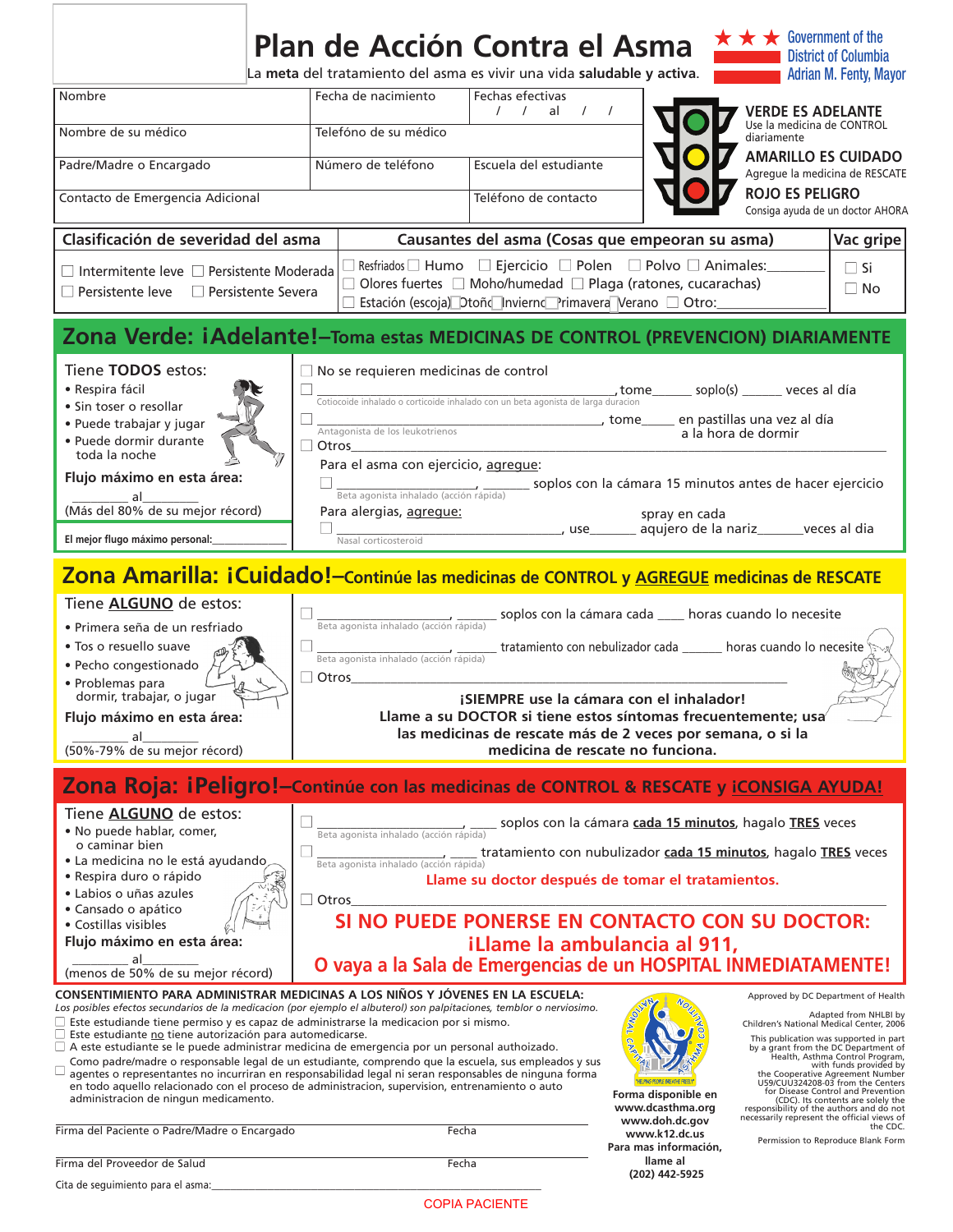| Date of Birth<br><b>Effective Dates</b><br>Name<br><b>GREEN means Go!</b><br>1 / 10<br>$\sqrt{ }$<br>Use CONTROL medicine daily<br><b>Health Care Provider</b><br>Provider's Phone<br>Parent/Guardian<br>Parent's Phone<br>School<br>Add RESCUE medicine<br><b>RED means DANGER!</b><br><b>Additional Emergency Contact</b><br><b>Contact Phone</b><br>Get help from a doctor now!<br><b>Asthma Severity Classification</b><br>Asthma Triggers (Things that make your asthma worse)<br>Flu Shot?<br>$\Box$ Colds $\Box$ Smoke $\Box$ Exercise $\Box$ Pollen $\Box$ Dust $\Box$ Animals:<br>$\Box$ Yes<br>$\Box$ Mild Intermittent $\Box$ Moderate Persistent<br>$\Box$ Strong odors $\Box$ Mold/moisture $\Box$ Pests (rodents, cockroaches)<br>$\Box$ No<br>$\Box$ Mild Persistent<br>$\Box$ Severe Persistent<br>□ Season (check) □ Fall Winter Spring Summer □ Other:<br>Green Zone: Go! - Take these CONTROL (PREVENTION) Medicines EVERY Day<br>You have ALL of these:<br>$\Box$ No control medicines required.<br>$\frac{1}{\text{Inhaled corticosteroid or inhaled corticosteroid/long-acting } \beta\text{-agonist}} \text{take}\_ \text{puff(s)}\_\text{m} \text{times a day}$<br>• Breathing is easy<br>. No cough or wheeze<br>take_____ by mouth once daily at bedtime<br>Leukotriene modifier<br>• Can work and play<br>Other<br>• Can sleep all night<br>For asthma with exercise, ADD:<br>Peak flow in this area:<br>puffs with spacer 15 minutes before exercise<br>Fast-acting inhaled $\beta$ -agonist<br>_ to_<br>(More than 80% of Personal Best)<br>For nasal/environmental allergy, ADD:<br>_________________, use_________ spray(s) per nostril________ times a day<br>Personal best peak flow:<br>Nasal corticosteroid<br><b>Yellow Zone: Caution! - Continue CONTROL Medicines and ADD RESCUE Medicines</b><br>You have <b>ANY</b> of these:<br>puff(s) with spacer every ____ hours as needed<br>Fast-acting inhaled <b>B-agonist</b><br>· First sign of a cold<br>• Cough or mild wheeze<br>nebulizer treatment(s) every ______ hours as needed<br>Fast-acting inhaled $\beta$ -agonist<br>• Tight chest<br>$\Box$ Other<br>· Problems sleeping,<br>working, or playing<br>ALWAYS use a spacer with your inhaler!<br>Peak flow in this area:<br>Call your DOCTOR if you have these signs often, use rescue medicines<br>to<br>more than two times a week, or your rescue medicine doesn't work!<br>(50%-79% of Personal Best)<br><b>Red Zone: DANGER! - Continue CONTROL &amp; RESCUE Medicines and GET HELP!</b><br>You have <b>ANY</b> of these:<br>puffs with spacer every 15 minutes, for THREE treatments<br>Fast-acting inhaled B-agonist<br>• Can't talk, eat, or walk well<br>• Medicine is not helping<br>_ nebulizer treatment every 15 minutes, for THREE treatments<br>$Fast\text{-acting inhaled }\beta\text{-agonist}$<br>• Breathing hard and fast<br>Call your doctor while administering the treatments.<br>• Blue lips and fingernails<br>$\square$ Other<br>• Tired or lethargic<br><b>IF YOU CANNOT CONTACT YOUR DOCTOR:</b><br>• Ribs show<br>Peak flow in this area:<br>Call 911 for an ambulance,<br>to<br>or go directly to the Emergency Department!<br>(Less than 50% of Personal Best)<br>SCHOOL MEDICATION CONSENT AND PROVIDER ORDER FOR CHILDREN AND YOUTH:<br>Approved by DC Department of Health<br>Possible side effects of rescue medicines (e.g., albuterol) include tachycardia, tremor, and nervousness.<br>Adapted from NHLBI by<br>$\Box$ This student is capable and approved to self-administer the medicine(s) named above.<br>Children's National Medical Center, 2006<br>$\Box$ This student is not approved to self-medicate.<br>This publication was supported in part<br>$\Box$ This student may be administered RESCUE medicine(s) (e.g., albuterol) by a school nurse or trained staff<br>by a grant from the DC Department of<br>Health, Asthma Control Program,<br>as directed above.<br>with funds provided by<br>As the parent/guardian, I understand that the school, its employees and its agents shall incur no liability<br>the Cooperative Agreement Number<br>U59/CUU324208-03 from the Centers<br>and shall be held harmless against any claims that may arise relating to the administration, supervision,<br>for Disease Control and Prevention<br>Form available at<br>training, or self-administration of medication.<br>(CDC). Its contents are solely the<br>www.dcasthma.org<br>responsibility of the authors and do not<br>necessarily represent the official views of<br>www.doh.dc.gov<br>the CDC.<br>Patient or Parent/Guardian Signature<br>Date<br>www.k12.dc.us<br>Permission to Reproduce Blank Form<br>For more information,<br>call (202) 442-5925<br>Health Care Provider Signature<br>Date |                         | <b>Asthma Action Plan</b><br>The goal of asthma treatment is to live a healthy, active life. |  | $\star$ Government of the<br><b>District of Columbia</b><br><b>Adrian M. Fenty, Mayor</b> |  |
|------------------------------------------------------------------------------------------------------------------------------------------------------------------------------------------------------------------------------------------------------------------------------------------------------------------------------------------------------------------------------------------------------------------------------------------------------------------------------------------------------------------------------------------------------------------------------------------------------------------------------------------------------------------------------------------------------------------------------------------------------------------------------------------------------------------------------------------------------------------------------------------------------------------------------------------------------------------------------------------------------------------------------------------------------------------------------------------------------------------------------------------------------------------------------------------------------------------------------------------------------------------------------------------------------------------------------------------------------------------------------------------------------------------------------------------------------------------------------------------------------------------------------------------------------------------------------------------------------------------------------------------------------------------------------------------------------------------------------------------------------------------------------------------------------------------------------------------------------------------------------------------------------------------------------------------------------------------------------------------------------------------------------------------------------------------------------------------------------------------------------------------------------------------------------------------------------------------------------------------------------------------------------------------------------------------------------------------------------------------------------------------------------------------------------------------------------------------------------------------------------------------------------------------------------------------------------------------------------------------------------------------------------------------------------------------------------------------------------------------------------------------------------------------------------------------------------------------------------------------------------------------------------------------------------------------------------------------------------------------------------------------------------------------------------------------------------------------------------------------------------------------------------------------------------------------------------------------------------------------------------------------------------------------------------------------------------------------------------------------------------------------------------------------------------------------------------------------------------------------------------------------------------------------------------------------------------------------------------------------------------------------------------------------------------------------------------------------------------------------------------------------------------------------------------------------------------------------------------------------------------------------------------------------------------------------------------------------------------------------------------------------------------------------------------------------------------------------------------------------------------------------------------------------------------------------------------------------------------------------------------------------------------------------------------------------------------------------------------------------------------------------------------------------------------------------------------------------------------------------------------------------------------------------------------------------------------------------------------------------------------------------------------------------------------------------------------------------------------------------------------------------------------------------------------|-------------------------|----------------------------------------------------------------------------------------------|--|-------------------------------------------------------------------------------------------|--|
| <b>YELLOW means Caution!</b>                                                                                                                                                                                                                                                                                                                                                                                                                                                                                                                                                                                                                                                                                                                                                                                                                                                                                                                                                                                                                                                                                                                                                                                                                                                                                                                                                                                                                                                                                                                                                                                                                                                                                                                                                                                                                                                                                                                                                                                                                                                                                                                                                                                                                                                                                                                                                                                                                                                                                                                                                                                                                                                                                                                                                                                                                                                                                                                                                                                                                                                                                                                                                                                                                                                                                                                                                                                                                                                                                                                                                                                                                                                                                                                                                                                                                                                                                                                                                                                                                                                                                                                                                                                                                                                                                                                                                                                                                                                                                                                                                                                                                                                                                                                                                                         |                         |                                                                                              |  |                                                                                           |  |
|                                                                                                                                                                                                                                                                                                                                                                                                                                                                                                                                                                                                                                                                                                                                                                                                                                                                                                                                                                                                                                                                                                                                                                                                                                                                                                                                                                                                                                                                                                                                                                                                                                                                                                                                                                                                                                                                                                                                                                                                                                                                                                                                                                                                                                                                                                                                                                                                                                                                                                                                                                                                                                                                                                                                                                                                                                                                                                                                                                                                                                                                                                                                                                                                                                                                                                                                                                                                                                                                                                                                                                                                                                                                                                                                                                                                                                                                                                                                                                                                                                                                                                                                                                                                                                                                                                                                                                                                                                                                                                                                                                                                                                                                                                                                                                                                      |                         |                                                                                              |  |                                                                                           |  |
|                                                                                                                                                                                                                                                                                                                                                                                                                                                                                                                                                                                                                                                                                                                                                                                                                                                                                                                                                                                                                                                                                                                                                                                                                                                                                                                                                                                                                                                                                                                                                                                                                                                                                                                                                                                                                                                                                                                                                                                                                                                                                                                                                                                                                                                                                                                                                                                                                                                                                                                                                                                                                                                                                                                                                                                                                                                                                                                                                                                                                                                                                                                                                                                                                                                                                                                                                                                                                                                                                                                                                                                                                                                                                                                                                                                                                                                                                                                                                                                                                                                                                                                                                                                                                                                                                                                                                                                                                                                                                                                                                                                                                                                                                                                                                                                                      |                         |                                                                                              |  |                                                                                           |  |
|                                                                                                                                                                                                                                                                                                                                                                                                                                                                                                                                                                                                                                                                                                                                                                                                                                                                                                                                                                                                                                                                                                                                                                                                                                                                                                                                                                                                                                                                                                                                                                                                                                                                                                                                                                                                                                                                                                                                                                                                                                                                                                                                                                                                                                                                                                                                                                                                                                                                                                                                                                                                                                                                                                                                                                                                                                                                                                                                                                                                                                                                                                                                                                                                                                                                                                                                                                                                                                                                                                                                                                                                                                                                                                                                                                                                                                                                                                                                                                                                                                                                                                                                                                                                                                                                                                                                                                                                                                                                                                                                                                                                                                                                                                                                                                                                      |                         |                                                                                              |  |                                                                                           |  |
|                                                                                                                                                                                                                                                                                                                                                                                                                                                                                                                                                                                                                                                                                                                                                                                                                                                                                                                                                                                                                                                                                                                                                                                                                                                                                                                                                                                                                                                                                                                                                                                                                                                                                                                                                                                                                                                                                                                                                                                                                                                                                                                                                                                                                                                                                                                                                                                                                                                                                                                                                                                                                                                                                                                                                                                                                                                                                                                                                                                                                                                                                                                                                                                                                                                                                                                                                                                                                                                                                                                                                                                                                                                                                                                                                                                                                                                                                                                                                                                                                                                                                                                                                                                                                                                                                                                                                                                                                                                                                                                                                                                                                                                                                                                                                                                                      |                         |                                                                                              |  |                                                                                           |  |
|                                                                                                                                                                                                                                                                                                                                                                                                                                                                                                                                                                                                                                                                                                                                                                                                                                                                                                                                                                                                                                                                                                                                                                                                                                                                                                                                                                                                                                                                                                                                                                                                                                                                                                                                                                                                                                                                                                                                                                                                                                                                                                                                                                                                                                                                                                                                                                                                                                                                                                                                                                                                                                                                                                                                                                                                                                                                                                                                                                                                                                                                                                                                                                                                                                                                                                                                                                                                                                                                                                                                                                                                                                                                                                                                                                                                                                                                                                                                                                                                                                                                                                                                                                                                                                                                                                                                                                                                                                                                                                                                                                                                                                                                                                                                                                                                      |                         |                                                                                              |  |                                                                                           |  |
|                                                                                                                                                                                                                                                                                                                                                                                                                                                                                                                                                                                                                                                                                                                                                                                                                                                                                                                                                                                                                                                                                                                                                                                                                                                                                                                                                                                                                                                                                                                                                                                                                                                                                                                                                                                                                                                                                                                                                                                                                                                                                                                                                                                                                                                                                                                                                                                                                                                                                                                                                                                                                                                                                                                                                                                                                                                                                                                                                                                                                                                                                                                                                                                                                                                                                                                                                                                                                                                                                                                                                                                                                                                                                                                                                                                                                                                                                                                                                                                                                                                                                                                                                                                                                                                                                                                                                                                                                                                                                                                                                                                                                                                                                                                                                                                                      |                         |                                                                                              |  |                                                                                           |  |
|                                                                                                                                                                                                                                                                                                                                                                                                                                                                                                                                                                                                                                                                                                                                                                                                                                                                                                                                                                                                                                                                                                                                                                                                                                                                                                                                                                                                                                                                                                                                                                                                                                                                                                                                                                                                                                                                                                                                                                                                                                                                                                                                                                                                                                                                                                                                                                                                                                                                                                                                                                                                                                                                                                                                                                                                                                                                                                                                                                                                                                                                                                                                                                                                                                                                                                                                                                                                                                                                                                                                                                                                                                                                                                                                                                                                                                                                                                                                                                                                                                                                                                                                                                                                                                                                                                                                                                                                                                                                                                                                                                                                                                                                                                                                                                                                      |                         |                                                                                              |  |                                                                                           |  |
|                                                                                                                                                                                                                                                                                                                                                                                                                                                                                                                                                                                                                                                                                                                                                                                                                                                                                                                                                                                                                                                                                                                                                                                                                                                                                                                                                                                                                                                                                                                                                                                                                                                                                                                                                                                                                                                                                                                                                                                                                                                                                                                                                                                                                                                                                                                                                                                                                                                                                                                                                                                                                                                                                                                                                                                                                                                                                                                                                                                                                                                                                                                                                                                                                                                                                                                                                                                                                                                                                                                                                                                                                                                                                                                                                                                                                                                                                                                                                                                                                                                                                                                                                                                                                                                                                                                                                                                                                                                                                                                                                                                                                                                                                                                                                                                                      |                         |                                                                                              |  |                                                                                           |  |
|                                                                                                                                                                                                                                                                                                                                                                                                                                                                                                                                                                                                                                                                                                                                                                                                                                                                                                                                                                                                                                                                                                                                                                                                                                                                                                                                                                                                                                                                                                                                                                                                                                                                                                                                                                                                                                                                                                                                                                                                                                                                                                                                                                                                                                                                                                                                                                                                                                                                                                                                                                                                                                                                                                                                                                                                                                                                                                                                                                                                                                                                                                                                                                                                                                                                                                                                                                                                                                                                                                                                                                                                                                                                                                                                                                                                                                                                                                                                                                                                                                                                                                                                                                                                                                                                                                                                                                                                                                                                                                                                                                                                                                                                                                                                                                                                      |                         |                                                                                              |  |                                                                                           |  |
|                                                                                                                                                                                                                                                                                                                                                                                                                                                                                                                                                                                                                                                                                                                                                                                                                                                                                                                                                                                                                                                                                                                                                                                                                                                                                                                                                                                                                                                                                                                                                                                                                                                                                                                                                                                                                                                                                                                                                                                                                                                                                                                                                                                                                                                                                                                                                                                                                                                                                                                                                                                                                                                                                                                                                                                                                                                                                                                                                                                                                                                                                                                                                                                                                                                                                                                                                                                                                                                                                                                                                                                                                                                                                                                                                                                                                                                                                                                                                                                                                                                                                                                                                                                                                                                                                                                                                                                                                                                                                                                                                                                                                                                                                                                                                                                                      |                         |                                                                                              |  |                                                                                           |  |
|                                                                                                                                                                                                                                                                                                                                                                                                                                                                                                                                                                                                                                                                                                                                                                                                                                                                                                                                                                                                                                                                                                                                                                                                                                                                                                                                                                                                                                                                                                                                                                                                                                                                                                                                                                                                                                                                                                                                                                                                                                                                                                                                                                                                                                                                                                                                                                                                                                                                                                                                                                                                                                                                                                                                                                                                                                                                                                                                                                                                                                                                                                                                                                                                                                                                                                                                                                                                                                                                                                                                                                                                                                                                                                                                                                                                                                                                                                                                                                                                                                                                                                                                                                                                                                                                                                                                                                                                                                                                                                                                                                                                                                                                                                                                                                                                      |                         |                                                                                              |  |                                                                                           |  |
|                                                                                                                                                                                                                                                                                                                                                                                                                                                                                                                                                                                                                                                                                                                                                                                                                                                                                                                                                                                                                                                                                                                                                                                                                                                                                                                                                                                                                                                                                                                                                                                                                                                                                                                                                                                                                                                                                                                                                                                                                                                                                                                                                                                                                                                                                                                                                                                                                                                                                                                                                                                                                                                                                                                                                                                                                                                                                                                                                                                                                                                                                                                                                                                                                                                                                                                                                                                                                                                                                                                                                                                                                                                                                                                                                                                                                                                                                                                                                                                                                                                                                                                                                                                                                                                                                                                                                                                                                                                                                                                                                                                                                                                                                                                                                                                                      |                         |                                                                                              |  |                                                                                           |  |
|                                                                                                                                                                                                                                                                                                                                                                                                                                                                                                                                                                                                                                                                                                                                                                                                                                                                                                                                                                                                                                                                                                                                                                                                                                                                                                                                                                                                                                                                                                                                                                                                                                                                                                                                                                                                                                                                                                                                                                                                                                                                                                                                                                                                                                                                                                                                                                                                                                                                                                                                                                                                                                                                                                                                                                                                                                                                                                                                                                                                                                                                                                                                                                                                                                                                                                                                                                                                                                                                                                                                                                                                                                                                                                                                                                                                                                                                                                                                                                                                                                                                                                                                                                                                                                                                                                                                                                                                                                                                                                                                                                                                                                                                                                                                                                                                      |                         |                                                                                              |  |                                                                                           |  |
|                                                                                                                                                                                                                                                                                                                                                                                                                                                                                                                                                                                                                                                                                                                                                                                                                                                                                                                                                                                                                                                                                                                                                                                                                                                                                                                                                                                                                                                                                                                                                                                                                                                                                                                                                                                                                                                                                                                                                                                                                                                                                                                                                                                                                                                                                                                                                                                                                                                                                                                                                                                                                                                                                                                                                                                                                                                                                                                                                                                                                                                                                                                                                                                                                                                                                                                                                                                                                                                                                                                                                                                                                                                                                                                                                                                                                                                                                                                                                                                                                                                                                                                                                                                                                                                                                                                                                                                                                                                                                                                                                                                                                                                                                                                                                                                                      |                         |                                                                                              |  |                                                                                           |  |
|                                                                                                                                                                                                                                                                                                                                                                                                                                                                                                                                                                                                                                                                                                                                                                                                                                                                                                                                                                                                                                                                                                                                                                                                                                                                                                                                                                                                                                                                                                                                                                                                                                                                                                                                                                                                                                                                                                                                                                                                                                                                                                                                                                                                                                                                                                                                                                                                                                                                                                                                                                                                                                                                                                                                                                                                                                                                                                                                                                                                                                                                                                                                                                                                                                                                                                                                                                                                                                                                                                                                                                                                                                                                                                                                                                                                                                                                                                                                                                                                                                                                                                                                                                                                                                                                                                                                                                                                                                                                                                                                                                                                                                                                                                                                                                                                      | ⊔                       |                                                                                              |  |                                                                                           |  |
|                                                                                                                                                                                                                                                                                                                                                                                                                                                                                                                                                                                                                                                                                                                                                                                                                                                                                                                                                                                                                                                                                                                                                                                                                                                                                                                                                                                                                                                                                                                                                                                                                                                                                                                                                                                                                                                                                                                                                                                                                                                                                                                                                                                                                                                                                                                                                                                                                                                                                                                                                                                                                                                                                                                                                                                                                                                                                                                                                                                                                                                                                                                                                                                                                                                                                                                                                                                                                                                                                                                                                                                                                                                                                                                                                                                                                                                                                                                                                                                                                                                                                                                                                                                                                                                                                                                                                                                                                                                                                                                                                                                                                                                                                                                                                                                                      |                         |                                                                                              |  |                                                                                           |  |
|                                                                                                                                                                                                                                                                                                                                                                                                                                                                                                                                                                                                                                                                                                                                                                                                                                                                                                                                                                                                                                                                                                                                                                                                                                                                                                                                                                                                                                                                                                                                                                                                                                                                                                                                                                                                                                                                                                                                                                                                                                                                                                                                                                                                                                                                                                                                                                                                                                                                                                                                                                                                                                                                                                                                                                                                                                                                                                                                                                                                                                                                                                                                                                                                                                                                                                                                                                                                                                                                                                                                                                                                                                                                                                                                                                                                                                                                                                                                                                                                                                                                                                                                                                                                                                                                                                                                                                                                                                                                                                                                                                                                                                                                                                                                                                                                      | Follow-Up Asthma Visit: |                                                                                              |  |                                                                                           |  |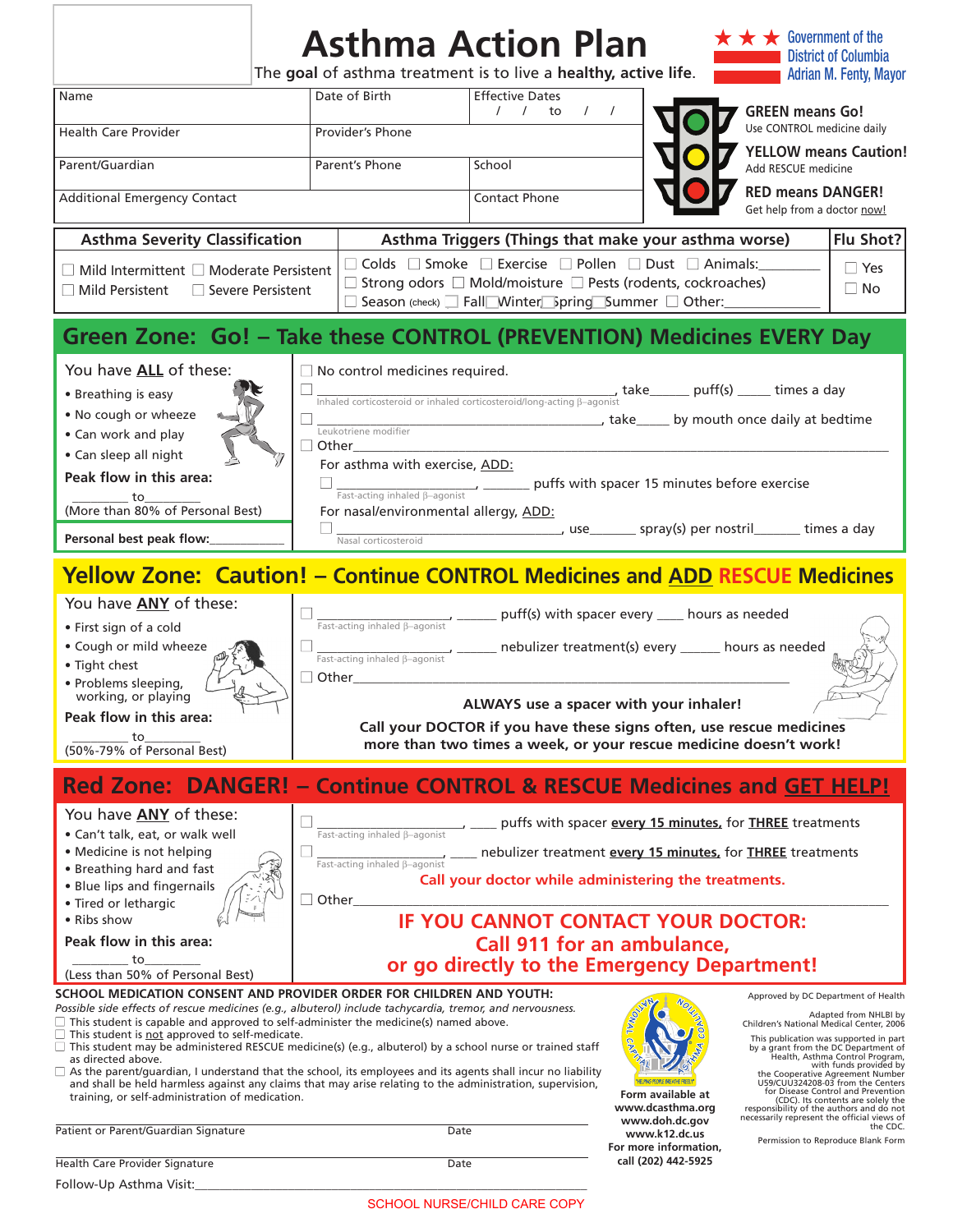## **DISTRICT OF COLUMBIA DEPARTMENT OF HEALTH SCHOOL HEALTH PROGRAM STUDENT HEALTH AUTHORIZATION FORMS**

| Name of Student:                                                | Date of Birth:                                                                                                                                                                                                                                               |  |  |  |  |
|-----------------------------------------------------------------|--------------------------------------------------------------------------------------------------------------------------------------------------------------------------------------------------------------------------------------------------------------|--|--|--|--|
| School:<br>Social Security #:                                   |                                                                                                                                                                                                                                                              |  |  |  |  |
| Grade:                                                          |                                                                                                                                                                                                                                                              |  |  |  |  |
|                                                                 | <b>PART I: PARENT/GUARDIAN CONSENT FORM</b>                                                                                                                                                                                                                  |  |  |  |  |
| <b>Parent/Guardian:</b> Please complete and sign this form.     |                                                                                                                                                                                                                                                              |  |  |  |  |
|                                                                 | I hereby request and authorize the school nurse/licensed practical nurse/certified DCPS personnel to<br>administer prescribed medications as directed by the physician to my son/daughter.                                                                   |  |  |  |  |
|                                                                 | Student's Name                                                                                                                                                                                                                                               |  |  |  |  |
| responsibilities as required. This medication is a<br>Date:     | I have received and read a copy of the procedures for medication authorization and agree to assume<br>renewed<br>new or<br>prescription. If this is a new prescription, enter the date and time of first dose given at home.<br>P.M.<br>A.M.<br><i>Time:</i> |  |  |  |  |
| Name of Parent/Guardian:                                        | Date:                                                                                                                                                                                                                                                        |  |  |  |  |
|                                                                 | <b>Please Print</b>                                                                                                                                                                                                                                          |  |  |  |  |
| Signature of Parent/Guardian                                    | Relationship                                                                                                                                                                                                                                                 |  |  |  |  |
|                                                                 |                                                                                                                                                                                                                                                              |  |  |  |  |
| Please take this form to the student's physician for completion |                                                                                                                                                                                                                                                              |  |  |  |  |
|                                                                 | PART II: PHYSICIAN'S MEDICATION AUTHORIZATION ORDER                                                                                                                                                                                                          |  |  |  |  |
|                                                                 |                                                                                                                                                                                                                                                              |  |  |  |  |
| Please check one:                                               | <b>Physician:</b> Please complete and sign this medication <i>authorization</i> order.<br>$O$ riginal<br>Renewal<br>Change                                                                                                                                   |  |  |  |  |
| Name of Student:                                                |                                                                                                                                                                                                                                                              |  |  |  |  |
|                                                                 |                                                                                                                                                                                                                                                              |  |  |  |  |
| Diagnosis: Asthma                                               | Telephone #:                                                                                                                                                                                                                                                 |  |  |  |  |
| Name of Medication:<br>Dose:                                    |                                                                                                                                                                                                                                                              |  |  |  |  |
|                                                                 | Time and circumstances of administration at school:                                                                                                                                                                                                          |  |  |  |  |
| Expected duration of administration:                            |                                                                                                                                                                                                                                                              |  |  |  |  |
| Can reaction be expected?                                       | Yes<br>No<br>If yes, please describe:                                                                                                                                                                                                                        |  |  |  |  |
| Physician's Name:                                               |                                                                                                                                                                                                                                                              |  |  |  |  |
| Physician's Address:                                            |                                                                                                                                                                                                                                                              |  |  |  |  |
| Telephone Number:                                               |                                                                                                                                                                                                                                                              |  |  |  |  |
| Physician's Signature:                                          | Date:                                                                                                                                                                                                                                                        |  |  |  |  |
|                                                                 |                                                                                                                                                                                                                                                              |  |  |  |  |
| <b>School Nurse</b>                                             | <b>DCPS</b> Qualified Staff                                                                                                                                                                                                                                  |  |  |  |  |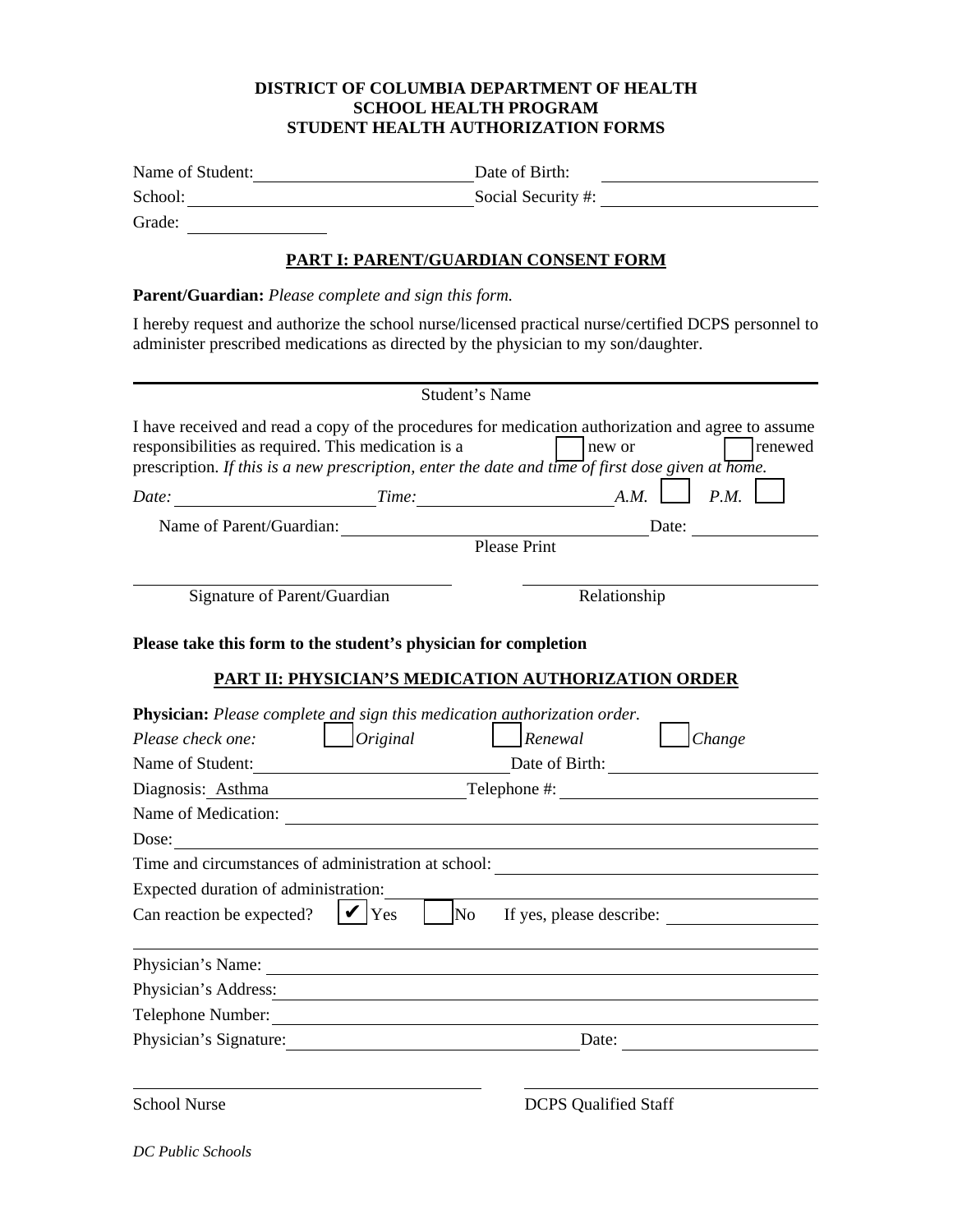|                                                                                                                                                                                                                                                                                                                                                                                                                                                                                                                                                                                                                                                                                                                                                                                 | <b>Asthma Action Plan</b><br>The goal of asthma treatment is to live a healthy, active life.                                                                                                                                                                                       |                                                    |                                                                                                                                                                                                                                                                                                | $\star$ Government of the<br><b>District of Columbia</b><br><b>Adrian M. Fenty, Mayor</b>                                                                                                                                                                                                                                                                                                                                                                                                               |  |  |  |
|---------------------------------------------------------------------------------------------------------------------------------------------------------------------------------------------------------------------------------------------------------------------------------------------------------------------------------------------------------------------------------------------------------------------------------------------------------------------------------------------------------------------------------------------------------------------------------------------------------------------------------------------------------------------------------------------------------------------------------------------------------------------------------|------------------------------------------------------------------------------------------------------------------------------------------------------------------------------------------------------------------------------------------------------------------------------------|----------------------------------------------------|------------------------------------------------------------------------------------------------------------------------------------------------------------------------------------------------------------------------------------------------------------------------------------------------|---------------------------------------------------------------------------------------------------------------------------------------------------------------------------------------------------------------------------------------------------------------------------------------------------------------------------------------------------------------------------------------------------------------------------------------------------------------------------------------------------------|--|--|--|
| Name                                                                                                                                                                                                                                                                                                                                                                                                                                                                                                                                                                                                                                                                                                                                                                            | Date of Birth                                                                                                                                                                                                                                                                      | <b>Effective Dates</b><br>$1 / 1$ to<br>$\sqrt{ }$ |                                                                                                                                                                                                                                                                                                | <b>GREEN means Go!</b>                                                                                                                                                                                                                                                                                                                                                                                                                                                                                  |  |  |  |
| <b>Health Care Provider</b>                                                                                                                                                                                                                                                                                                                                                                                                                                                                                                                                                                                                                                                                                                                                                     | Provider's Phone                                                                                                                                                                                                                                                                   |                                                    |                                                                                                                                                                                                                                                                                                | Use CONTROL medicine daily                                                                                                                                                                                                                                                                                                                                                                                                                                                                              |  |  |  |
| Parent/Guardian                                                                                                                                                                                                                                                                                                                                                                                                                                                                                                                                                                                                                                                                                                                                                                 | Parent's Phone                                                                                                                                                                                                                                                                     | School                                             |                                                                                                                                                                                                                                                                                                | <b>YELLOW means Caution!</b><br>Add RESCUE medicine                                                                                                                                                                                                                                                                                                                                                                                                                                                     |  |  |  |
| <b>Additional Emergency Contact</b>                                                                                                                                                                                                                                                                                                                                                                                                                                                                                                                                                                                                                                                                                                                                             |                                                                                                                                                                                                                                                                                    | Contact Phone                                      | <b>RED means DANGER!</b><br>Get help from a doctor now!                                                                                                                                                                                                                                        |                                                                                                                                                                                                                                                                                                                                                                                                                                                                                                         |  |  |  |
| <b>Asthma Severity Classification</b>                                                                                                                                                                                                                                                                                                                                                                                                                                                                                                                                                                                                                                                                                                                                           |                                                                                                                                                                                                                                                                                    |                                                    | Asthma Triggers (Things that make your asthma worse)                                                                                                                                                                                                                                           | Flu Shot?                                                                                                                                                                                                                                                                                                                                                                                                                                                                                               |  |  |  |
| $\Box$ Mild Intermittent $\Box$ Moderate Persistent<br>$\Box$ Mild Persistent<br>□ Severe Persistent                                                                                                                                                                                                                                                                                                                                                                                                                                                                                                                                                                                                                                                                            | $\Box$ Colds $\Box$ Smoke $\Box$ Exercise $\Box$ Pollen $\Box$ Dust $\Box$ Animals:<br>$\Box$ Yes<br>$\Box$ Strong odors $\Box$ Mold/moisture $\Box$ Pests (rodents, cockroaches)<br>$\Box$ No<br>□ Season (check) □ Fall Winter Spring Summer □ Other:                            |                                                    |                                                                                                                                                                                                                                                                                                |                                                                                                                                                                                                                                                                                                                                                                                                                                                                                                         |  |  |  |
| Green Zone: Go! - Take these CONTROL (PREVENTION) Medicines EVERY Day                                                                                                                                                                                                                                                                                                                                                                                                                                                                                                                                                                                                                                                                                                           |                                                                                                                                                                                                                                                                                    |                                                    |                                                                                                                                                                                                                                                                                                |                                                                                                                                                                                                                                                                                                                                                                                                                                                                                                         |  |  |  |
| You have ALL of these:<br>• Breathing is easy<br>. No cough or wheeze<br>• Can work and play<br>• Can sleep all night<br>Peak flow in this area:                                                                                                                                                                                                                                                                                                                                                                                                                                                                                                                                                                                                                                | $\Box$ No control medicines required.<br>$\frac{1}{\text{Inhaled corticosteroid or inhaled corticosteroid/long-acting } \beta\text{-agonist}} \text{, take}\_ \text{putff(s)}\_\text{meas} \text{ times a day}$<br>Leukotriene modifier<br>Other<br>For asthma with exercise, ADD: |                                                    | Lackborrow Lines Lines and the Lines Lines by mouth once daily at bedtime<br>_______ puffs with spacer 15 minutes before exercise                                                                                                                                                              |                                                                                                                                                                                                                                                                                                                                                                                                                                                                                                         |  |  |  |
| to<br>(More than 80% of Personal Best)                                                                                                                                                                                                                                                                                                                                                                                                                                                                                                                                                                                                                                                                                                                                          | Fast-acting inhaled $\beta$ -agonist<br>For nasal/environmental allergy, ADD:                                                                                                                                                                                                      |                                                    |                                                                                                                                                                                                                                                                                                |                                                                                                                                                                                                                                                                                                                                                                                                                                                                                                         |  |  |  |
| Personal best peak flow:_                                                                                                                                                                                                                                                                                                                                                                                                                                                                                                                                                                                                                                                                                                                                                       | Nasal corticosteroid                                                                                                                                                                                                                                                               |                                                    | Latin Control (Spray(s) per nostril________ times a day                                                                                                                                                                                                                                        |                                                                                                                                                                                                                                                                                                                                                                                                                                                                                                         |  |  |  |
| <b>Yellow Zone: Caution! - Continue CONTROL Medicines and ADD RESCUE Medicines</b>                                                                                                                                                                                                                                                                                                                                                                                                                                                                                                                                                                                                                                                                                              |                                                                                                                                                                                                                                                                                    |                                                    |                                                                                                                                                                                                                                                                                                |                                                                                                                                                                                                                                                                                                                                                                                                                                                                                                         |  |  |  |
| You have <b>ANY</b> of these:<br>• First sign of a cold<br>• Cough or mild wheeze<br>• Tight chest<br>· Problems sleeping,<br>working, or playing<br>Peak flow in this area:<br>to<br>(50%-79% of Personal Best)                                                                                                                                                                                                                                                                                                                                                                                                                                                                                                                                                                | Fast-acting inhaled B-agonist<br>Fast-acting inhaled $\beta$ -agonist<br>$\Box$ Other                                                                                                                                                                                              |                                                    | __ puff(s) with spacer every ___ hours as needed<br>nebulizer treatment(s) every ______ hours as needed<br>ALWAYS use a spacer with your inhaler!<br>Call your DOCTOR if you have these signs often, use rescue medicines<br>more than two times a week, or your rescue medicine doesn't work! |                                                                                                                                                                                                                                                                                                                                                                                                                                                                                                         |  |  |  |
| <b>Red Zone: DANGER! - Continue CONTROL &amp; RESCUE Medicines and GET HELP!</b>                                                                                                                                                                                                                                                                                                                                                                                                                                                                                                                                                                                                                                                                                                |                                                                                                                                                                                                                                                                                    |                                                    |                                                                                                                                                                                                                                                                                                |                                                                                                                                                                                                                                                                                                                                                                                                                                                                                                         |  |  |  |
| You have <b>ANY</b> of these:<br>• Can't talk, eat, or walk well<br>• Medicine is not helping<br>• Breathing hard and fast<br>• Blue lips and fingernails<br>• Tired or lethargic<br>• Ribs show                                                                                                                                                                                                                                                                                                                                                                                                                                                                                                                                                                                | Fast-acting inhaled B-agonist<br>Fast-acting inhaled $\beta$ -agonist<br>$\square$ Other                                                                                                                                                                                           |                                                    | puffs with spacer every 15 minutes, for THREE treatments<br>nebulizer treatment every 15 minutes, for THREE treatments<br>Call your doctor while administering the treatments.                                                                                                                 |                                                                                                                                                                                                                                                                                                                                                                                                                                                                                                         |  |  |  |
| Peak flow in this area:<br>to                                                                                                                                                                                                                                                                                                                                                                                                                                                                                                                                                                                                                                                                                                                                                   | <b>IF YOU CANNOT CONTACT YOUR DOCTOR:</b><br><b>Call 911 for an ambulance,</b><br>or go directly to the Emergency Department!                                                                                                                                                      |                                                    |                                                                                                                                                                                                                                                                                                |                                                                                                                                                                                                                                                                                                                                                                                                                                                                                                         |  |  |  |
| (Less than 50% of Personal Best)                                                                                                                                                                                                                                                                                                                                                                                                                                                                                                                                                                                                                                                                                                                                                |                                                                                                                                                                                                                                                                                    |                                                    |                                                                                                                                                                                                                                                                                                |                                                                                                                                                                                                                                                                                                                                                                                                                                                                                                         |  |  |  |
| SCHOOL MEDICATION CONSENT AND PROVIDER ORDER FOR CHILDREN AND YOUTH:<br>Possible side effects of rescue medicines (e.g., albuterol) include tachycardia, tremor, and nervousness.<br>$\Box$ This student is capable and approved to self-administer the medicine(s) named above.<br>$\Box$ This student is <u>not</u> approved to self-medicate.<br>$\Box$ This student may be administered RESCUE medicine(s) (e.g., albuterol) by a school nurse or trained staff<br>as directed above.<br>$\Box$ As the parent/guardian, I understand that the school, its employees and its agents shall incur no liability<br>and shall be held harmless against any claims that may arise relating to the administration, supervision,<br>training, or self-administration of medication. |                                                                                                                                                                                                                                                                                    |                                                    | Form available at<br>www.dcasthma.org                                                                                                                                                                                                                                                          | Approved by DC Department of Health<br>Adapted from NHLBI by<br>Children's National Medical Center, 2006<br>This publication was supported in part<br>by a grant from the DC Department of<br>Health, Asthma Control Program,<br>with funds provided by<br>the Cooperative Agreement Number<br>U59/CUU324208-03 from the Centers<br>for Disease Control and Prevention<br>(CDC). Its contents are solely the<br>responsibility of the authors and do not<br>necessarily represent the official views of |  |  |  |
| Patient or Parent/Guardian Signature                                                                                                                                                                                                                                                                                                                                                                                                                                                                                                                                                                                                                                                                                                                                            | Date                                                                                                                                                                                                                                                                               |                                                    | www.doh.dc.gov<br>www.k12.dc.us<br>For more information,                                                                                                                                                                                                                                       | the CDC.<br>Permission to Reproduce Blank Form                                                                                                                                                                                                                                                                                                                                                                                                                                                          |  |  |  |
| Health Care Provider Signature<br>Follow-Up Asthma Visit:                                                                                                                                                                                                                                                                                                                                                                                                                                                                                                                                                                                                                                                                                                                       | Date                                                                                                                                                                                                                                                                               |                                                    | call (202) 442-5925                                                                                                                                                                                                                                                                            |                                                                                                                                                                                                                                                                                                                                                                                                                                                                                                         |  |  |  |